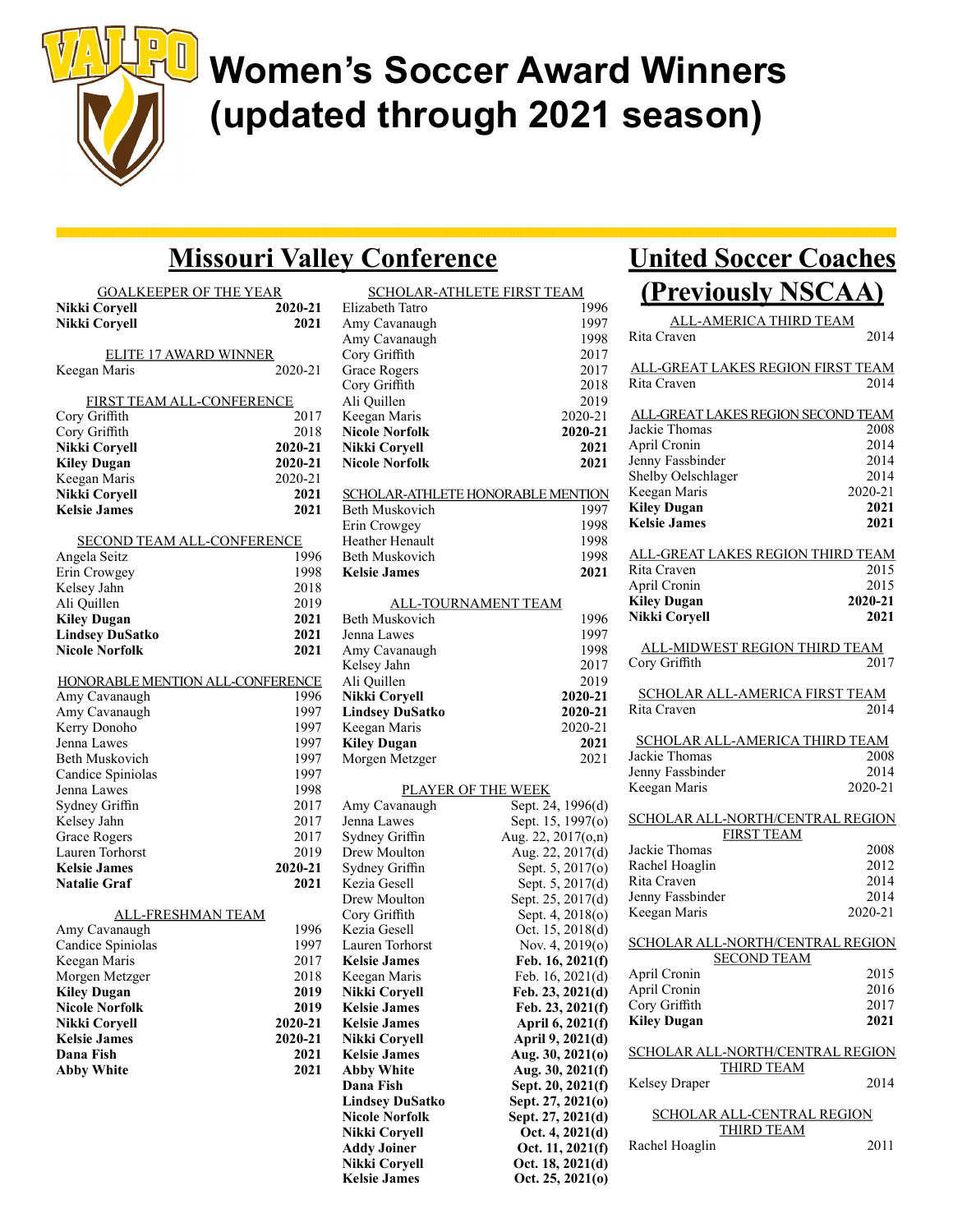

## Women's Soccer Award Winners (updated through 2021 season)

#### Mid-Continent Conference

| FRESHMAN OF THE YEAR        |            |                         | ALL-TOURNAMENT TEAM |
|-----------------------------|------------|-------------------------|---------------------|
| Lori Moore                  | 1999       | Amy Cavanaugh           | 1999                |
| Sarah Jewell                | 2006       | Jenna Lawes             | 1999                |
|                             |            | Sarah Wittrock          | 1999                |
| <b>COACH OF THE YEAR</b>    |            | Courtney Budd           | 2001                |
| Stephen Anthony             | 2001       | Lori Moore              | 2001                |
| Stephen Anthony             | 2005       | Courtney Budd           | 2002                |
| <b>Stephen Anthony</b>      | 2006       | Kristen Templin         | 2002                |
|                             |            | <b>Emily King</b>       | 2004                |
| <b>TOURNAMENT MVP</b>       |            | Amanda Meyer            | 2004                |
| <b>Emily King</b>           | 2005       | <b>Allison Swanson</b>  | 2004                |
|                             |            | <b>Emily King</b>       | 2005                |
| <b>ATHLETE OF THE MONTH</b> |            | Dana McGlone            | 2005                |
| Lori Moore                  | Sept. 2000 | Erin Murray             | 2005                |
|                             |            | Courtney Rahrig         | 2005                |
| FIRST TEAM ALL-CONFERENCE   |            | Ani Michl               | 2006                |
| Lori Moore                  | 1999       | Liberty Ziegahn         | 2006                |
| Lori Moore                  | 2000       |                         |                     |
| Rose Holtkamp               | 2001       |                         | ALL-NEWCOMER TEAM   |
| Courtney Budd               | 2002       | Sarah Jewell            | 2006                |
| Lori Moore                  | 2002       | Jessie White            | 2006                |
| <b>Emily King</b>           | 2004       |                         |                     |
| <b>Emily King</b>           | 2005       |                         | PLAYER OF THE WEEK  |
| Erin Murray                 | 2005       | Lori Moore              | Oct. 25, 1999       |
| Jackie Thomas               | 2005       | Lori Moore              | Sept. 11, 2000      |
| Sarah Jewell                | 2006       | Lori Moore              | Sept. 25, 2000      |
| Erin Murray                 | 2006       | Lori Moore              | Oct. 9, 2000        |
| Jackie Thomas               | 2006       | Kelly Faulkner          | Oct. 8, 2001        |
|                             |            | Lori Moore              | Nov. 5, 2001        |
| SECOND TEAM ALL-CONFERENCE  |            | Courtney Budd           | Sept. 30, 2002(d)   |
| Beth Muskovich              | 1999       | Lori Moore              | Oct. 21, 2002(o)    |
| Lisa Springs                | 1999       | Kristen Templin         | Oct. 21, 2002(d)    |
| Erin Crowgey                | 2000       | Jen Bartels             | Sept. 29, 2003(o)   |
| Courtney Budd               | 2001       | Jen Bartels             | Sept. 27, 2004(o)   |
| Jennifer Grupe              | 2001       | Erin Murray             | Oct. 11, 2004(d)    |
| Lori Moore                  | 2001       | Erin Murray             | Nov. 1, 2004(d)     |
| Lisa Springs                | 2001       | <b>Brittany Derksen</b> | Sept. 6, 2005(o)    |
| Cathy DeVito                | 2002       | Courtney Rahrig         | Sept. 6, 2005(d)    |
| <b>Emily King</b>           | 2002       | Lori Johnson            | Sept. 19, 2005(o)   |
| Kristen Templin             | 2002       | Jackie Thomas           | Oct. 3, 2005(d)     |
| Courtney Budd               | 2003       | Kendall Brown           | Sept. 11, 2006(o)   |
| <b>Emily King</b>           | 2003       | Erin Murray             | Sept. 18, 2006(d)   |
| Liberty Ziegahn             | 2003       | Jackie Thomas           | Sept. 25, 2006(d)   |
| Lindsay Holley              | 2004       | Jessie White            | Oct. 2, 2006(o)     |
| Erin Murray                 | 2004       |                         |                     |
| Allison Swanson             | 2004       |                         |                     |
| Kendall Brown               | 2005       |                         |                     |
| Lori Johnson                | 2005       |                         |                     |
| Lauren Cooper               | 2006       |                         |                     |

| <u>MENT TEAM</u>  | <u>ALL-ACADEMIC TEAM</u> |                  |
|-------------------|--------------------------|------------------|
| 1999              | Jen Bartels              | 2004, 2005, 2006 |
| 1999              | Kendall Brown            | 2005, 2006       |
| 1999              | Courtney Budd            | 2001, 2002, 2003 |
| 2001              | Mele Cabral              | 2006             |
| 2001              | Amy Cavanaugh            | 1999             |
| 2002              | Kathy Cooksey            | 2000, 2001, 2002 |
| 2002              | Lauren Cooper            | 2005             |
| 2004              | Erin Crowgey             | 1999, 2000       |
| 2004              | <b>Brittany Derksen</b>  | 2005, 2006       |
| 2004              | Cathy DeVito             | 2000, 2001, 2002 |
| 2005              | Kristi Dixon             | 2003, 2004, 2005 |
| 2005              | Briana Erhardt           | 2001, 2002, 2003 |
| 2005              | Kelly Evans              | 1999             |
| 2005              | Kelly Faulkner           | 2002, 2003, 2004 |
| 2006              | Liz Geary                | 2000, 2001       |
| 2006              | Tiffany Giusti           | 2005, 2006       |
|                   | Jennifer Grupe           | 1999             |
| <u>MER TEAM</u>   | Danielle Guerra          | 2003, 2004, 2005 |
| 2006              | Courtney Gwinn           | 2006             |
| 2006              | Heather Henault          | 1999             |
|                   | Lindsay Holley           | 2004             |
| THE WEEK          | Jillian Keating          | 2001, 2002, 2003 |
| Oct. 25, 1999     | Emily King               | 2003, 2004, 2005 |
| Sept. 11, 2000    | Jackie Kondratko         | 2006             |
| Sept. 25, 2000    | Becky Maynard            | 2002, 2003       |
| Oct. 9, 2000      | Dana McGlone             | 2005, 2006       |
| Oct. 8, 2001      | Amanda Meyer             | 2005             |
| Nov. 5, 2001      | Ani Michl                | 2006             |
| Sept. 30, 2002(d) | Amy Miller               | 2002, 2003, 2004 |
| Oct. 21, 2002(o)  | <b>Allison Moore</b>     | 1999, 2000       |
| Oct. 21, 2002(d)  | Lori Moore               | 2000, 2001, 2002 |
| Sept. 29, 2003(o) | Laura Murphy             | 2005, 2006       |
| Sept. 27, 2004(o) | Erin Murray              | 2005, 2006       |
| Oct. 11, 2004(d)  | Beth Muskovich           | 1999             |
| Nov. $1, 2004(d)$ | Melissa Neumann          | 1999             |
| Sept. 6, 2005(o)  | Jenny Prudhomme          | 1999, 2000       |
| Sept. 6, 2005(d)  | Angela Seitz             | 1999             |
| Sept. 19, 2005(o) | Patrice Smoot            | 2005             |
| Oct. 3, 2005(d)   | Lisa Springs             | 2000, 2001       |
| Sept. 11, 2006(o) | Allison Swanson          | 2003, 2004, 2005 |
| Sept. 18, 2006(d) | Kristen Templin          | 2001, 2002, 2003 |
| Sept. 25, 2006(d) | Jackie Thomas            | 2005, 2006       |
| Oct. 2, 2006(o)   | Erin Tiejte              | 2000             |
|                   | Reva Van Aartsen         | 2005, 2006       |
|                   | Jennifer Wegehaupt       | 2004, 2005       |
|                   | Jessie White             | 2006             |
|                   | Sarah Wittrock           | 2000, 2001, 2002 |
|                   | <b>Britta Zewers</b>     | 2005, 2006       |
|                   | Liberty Ziegahn          | 2004, 2005, 2006 |

Sonney Ziegahn 2006